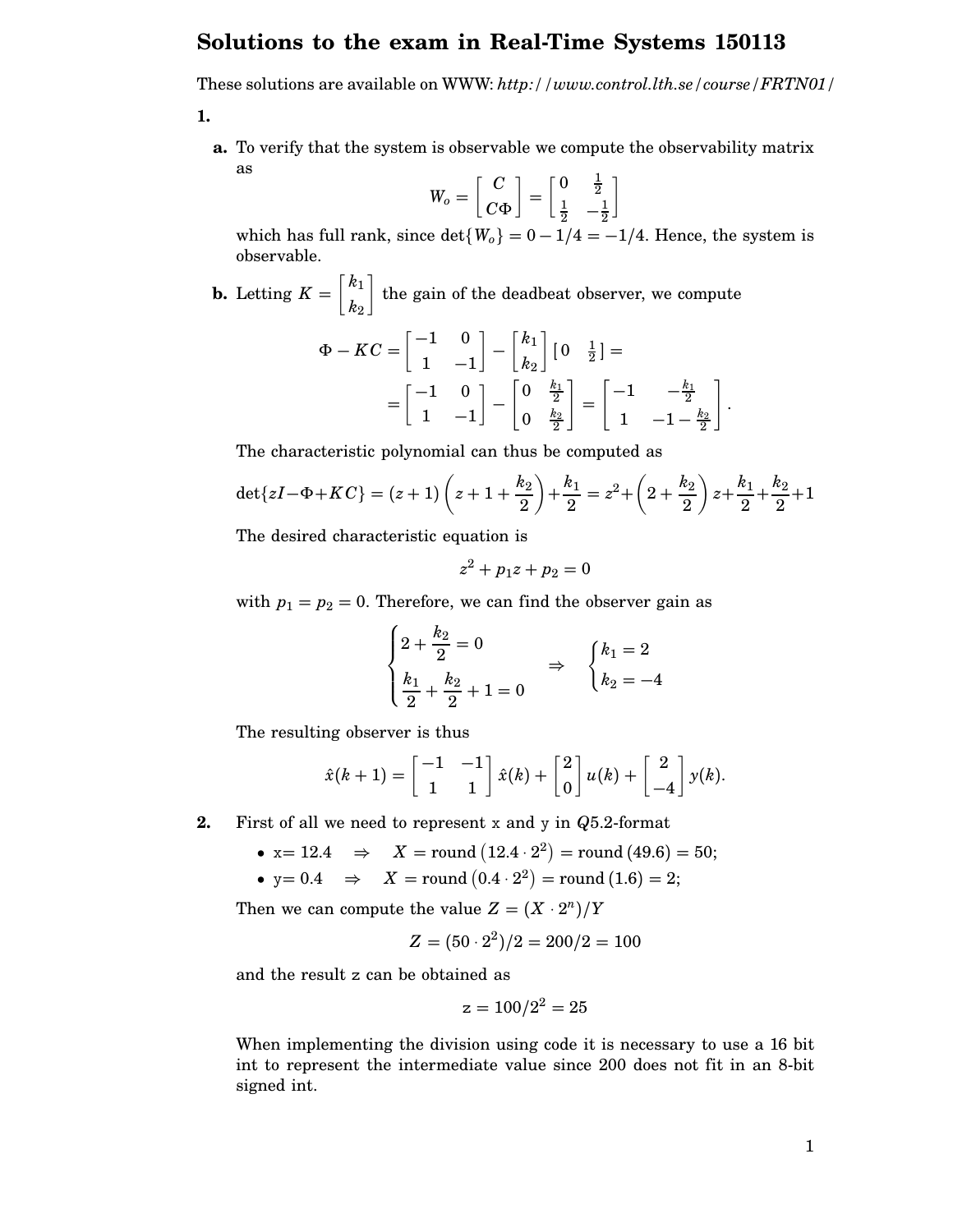**3.** First note that the continuous-time system is unstable, so we obviously want the discretized system to also have this feature.

The transfer function of the system is given by:

$$
G(s) = \frac{1}{s-1}
$$

by substituting  $s = \frac{q-1}{qh}$  where *q* is the forward-shift operator gives the discretized system  $H(z)$  with backward Euler.

$$
H(z) = \frac{qh}{q - 1 - qh} = [h = 3] = \frac{3q}{-1 - 2q} = \frac{-3/2q}{q + 1/2}
$$

Hence, the discretized system is stable with an oscillating mode caused by the pole on the negative real axis, i.e., the behaviour is not at all the same as for the continuous-time system.

**4.**

| $\rightarrow G_C$ |
|-------------------|
| $\rightarrow G_D$ |
| $\rightarrow G_A$ |
| $\to G_F$         |
| $\to G_E$         |
| $\rightarrow G_B$ |
|                   |

 $G_{1C}$  This is a simple unit time delay.

- $G_{2D}$   $G_D$  has a pole on the negative real axis and should thus have an oscillating pulse response. The pole excess is one, so a unit delay is expected. This matches only  $G_2$
- $G_{3A}$  *G<sub>A</sub>* is like  $G_D$  with an additional zero in  $z = 0$ . The pole excess is therefore zero and an oscillating pulse response without time delay is expected, which corresponds to *G*3.
- $G_{4F}$   $G_F$  has a pole on the positive real axis and a pole excess of one. A unit delay is therefore expected and apart from the initial injection of energy, a monotonically decreasing pulse response. This corresponds to  $G_4$ .
- $G_{5E}$   $G_E$  has a double pole on the positive real axis and a pole excess of one. The pulse response should exhibit a unit time delay and be closely related to  $G_{4F}$ . The switch from *z* to  $z^2$  in the denominator causes the output at every second time instant to be zero (no  $z<sup>1</sup>$  term present).
- $G_{6B}$   $G_B$  has a pole excess of two and is therefore the only transfer function which exhibits a pulse response with two samples time delay.
- *p* The constant is common to almost all transfer functions, and is most clearly visible in response  $G_4$ , where the first decrease from 1 to 0.8 matches  $G_F = \frac{1}{z-0.8}$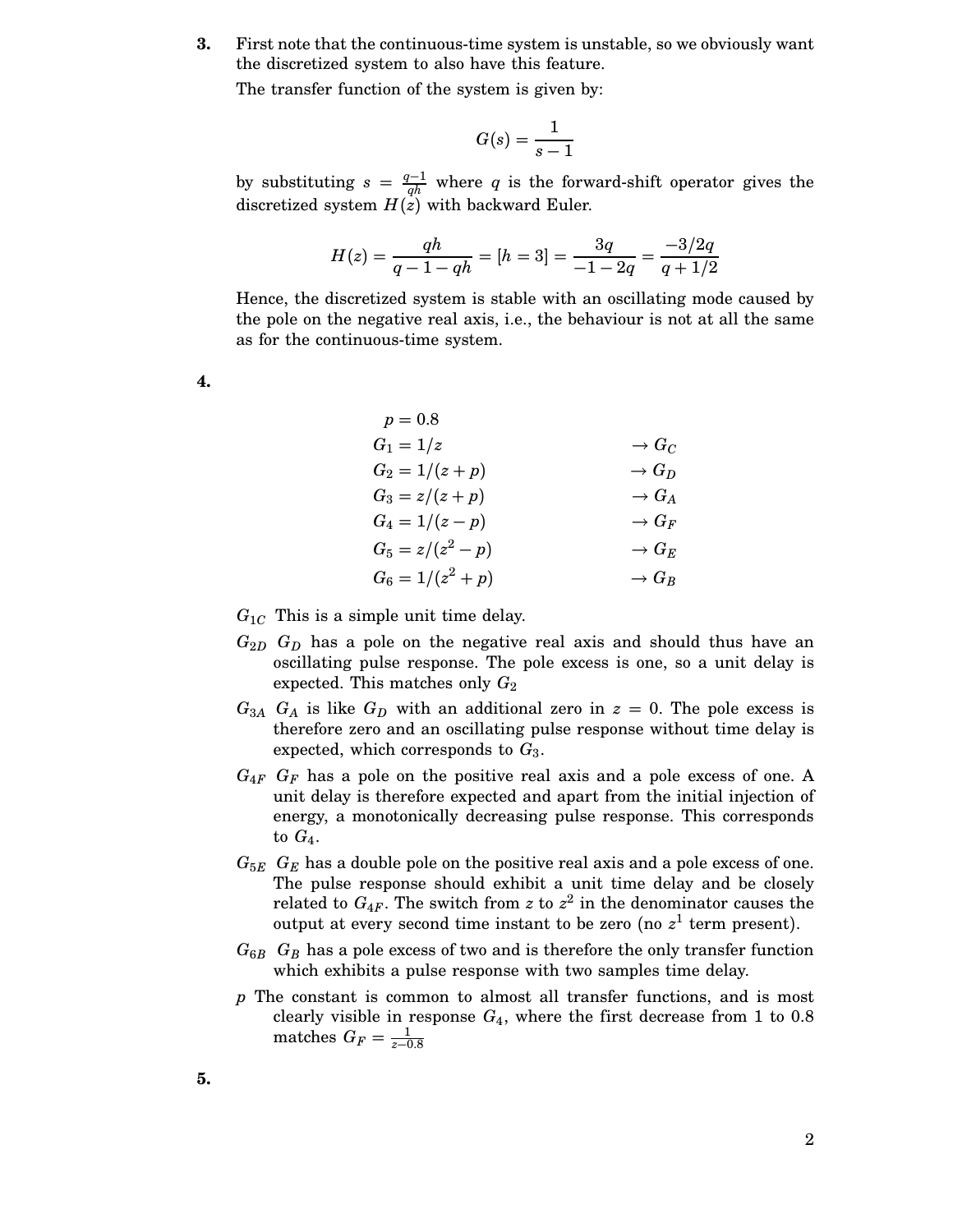**a.** The ordinary RMS scheduling condition gives that

$$
\frac{2}{4} + \frac{1}{3} + \frac{0.5}{6} = 0.92 > 3(2^{1/3} - 1) = 0.78
$$

Hence, using this we cannot tell whether the task set is schedulable or not. Using the hyperbolic condition leads to the same conclusion since

$$
(\frac{2}{4}+1)(\frac{1}{3}+1)(\frac{0.5}{6}+1) = 2.17 > 2
$$

Finally, using response time analysis we have that

$$
R_B^0 = 0, R_B^1 = C_B = 1 \le D_B = 4
$$
  
\n
$$
R_A^0 = 0, R_A^1 = C_A = 2,
$$
  
\n
$$
R_A^2 = C_A + \left[\frac{2}{T_B}\right]C_B = 3,
$$
  
\n
$$
R_A^3 = C_A + \left[\frac{3}{T_B}\right]C_B = 3 \le D_A = 4
$$
  
\n
$$
R_C^0 = 0, R_C^1 = C_C = 0.5,
$$
  
\n
$$
R_C^2 = C_C + \left[\frac{0.5}{T_A}\right]C_A + \left[\frac{0.5}{T_B}\right]C_B = C_C + C_A + C_B = 3.5
$$
  
\n
$$
R_C^3 = C_C + \left[\frac{3.5}{T_A}\right]C_A + \left[\frac{3.5}{T_B}\right]C_B = C_C + C_A + 2C_B = 4.5
$$
  
\n
$$
R_C^4 = C_C + \left[\frac{4.5}{T_A}\right]C_A + \left[\frac{4.5}{T_B}\right]C_B = C_C + 2C_A + 2C_B = 6.5 > D_C = 6
$$

Hence, the task set is not schedulable.

**b.** Under EDF the schedulability condition is

$$
\frac{2}{4} + \frac{1}{3} + \frac{0.5}{6} = 0.92 < 1
$$

Hence, the task set is schedulable under EDF scheduling.

- **c.** The schedule is shown in Fig. 1.
- **d.** Since the response time analysis for fixed priority scheduling does not apply to EDF, the response times are obtained from the drawn schedule.

The response time is the difference between the job release time and the job finishing time. The first job of Task A is released at *t* = 0 and finishes at  $t = 3$ . Hence, the response time is 3. The second job of Task A is released at  $t = 4$  and finishes at  $t = 6.5$ . Hence, the response time is 2.5. The third job of Task A is released at  $t = 8$  and finishes at  $t = 11$ . Hence, the response time is 3. Hence the worst-case response time for Task A is 3.

The first job of Task B is released at  $t = 0$  and finishes at  $t = 1$ . Hence, the response time is 1. The second job of Task B is released at  $t = 3$  and finishes at  $t = 4$ . Hence, the response time is 1. The third job of Task B is released at  $t = 6$  and finishes at  $t = 7.5$ . Hence, the response time is 1.5.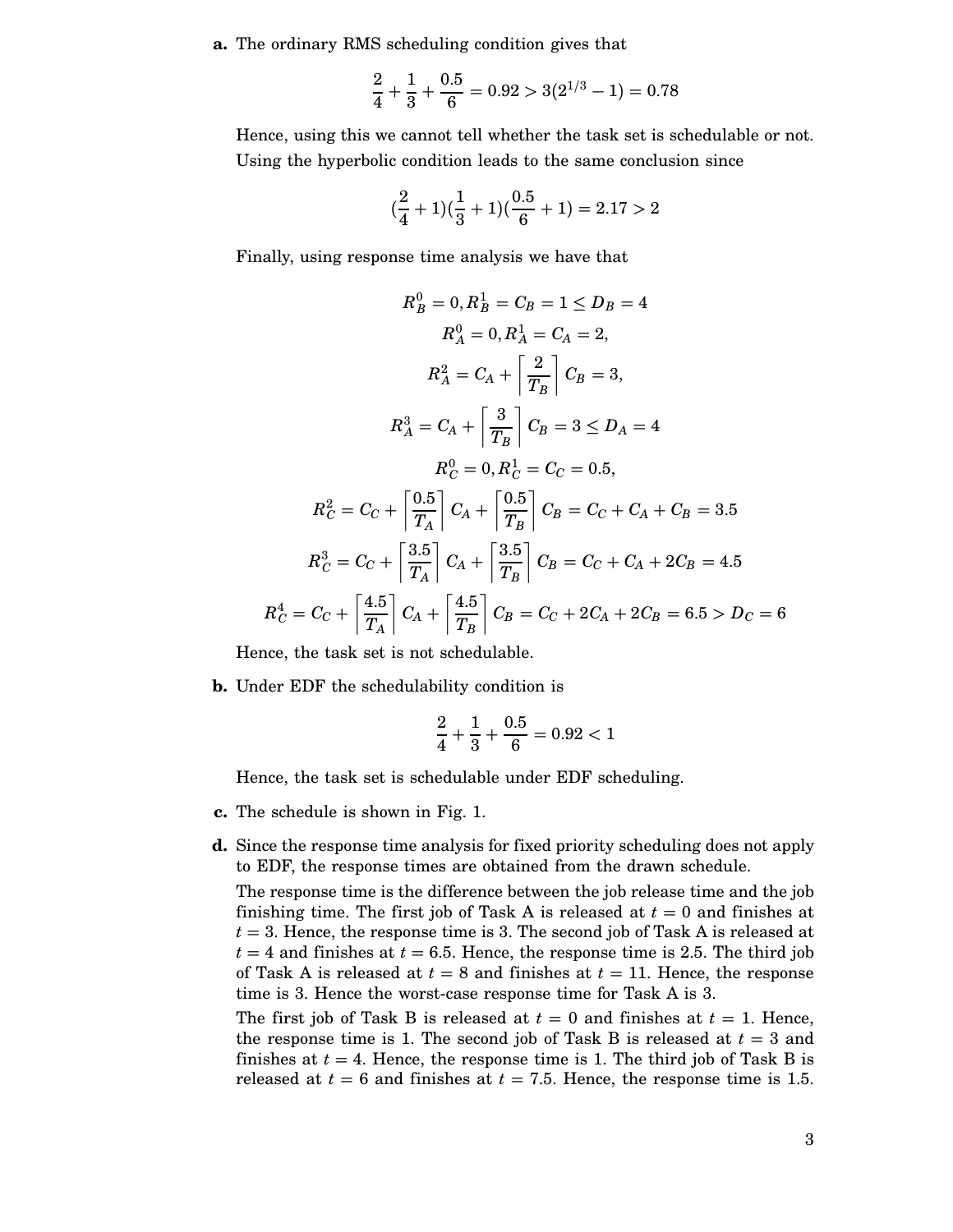

**Figure 1** EDF schedule

The fourth job of Task B is released at  $t = 9$  and finishes at  $t = 10$ . Hence, the response time is 1. Hence the worst-case response time for Task B is 1.5.

The first job of Task C is released at  $t = 0$  and finishes at  $t = 4.5$ . Hence, the response time is 4.5. The second job of Task B is released at  $t = 6$ and finishes at  $t = 8$ . Hence, the response time is 2. Hence the worst-case response time for Task C is 4.5.

**6.**

**a.** The closed loop pulse transfer function is given by:

$$
H_{cl}(z)=\frac{K}{z^2+0.4z+K}
$$

so the roots of the denominator polynomial are located in

$$
\lambda_{1,2} = -0.2 \pm \sqrt{0.04 - K}.
$$

For  $0 < K \leq 0.04$  the poles are real-valued and within the unit circle and for  $K > 0.04$  the poles become complex:

$$
\lambda_{1,2} = -0.2 \pm i \sqrt{K - 0.04}.
$$

The poles will cross the unit circle when  $|\lambda_i| = \sqrt{0.2^2 + (K - 0.04)} = 1$ which happens when  $K = 1$ .

**b.** Studying the stationary equation

$$
y + 0.4y = 0.5(1 - y)
$$

gives  $y = 5/19$ , hence the stationary error is  $14/19$ .

**c.** The pulse-transfer function of the PI controller is given by the sum of the pulse-transfer functions of the P and I part: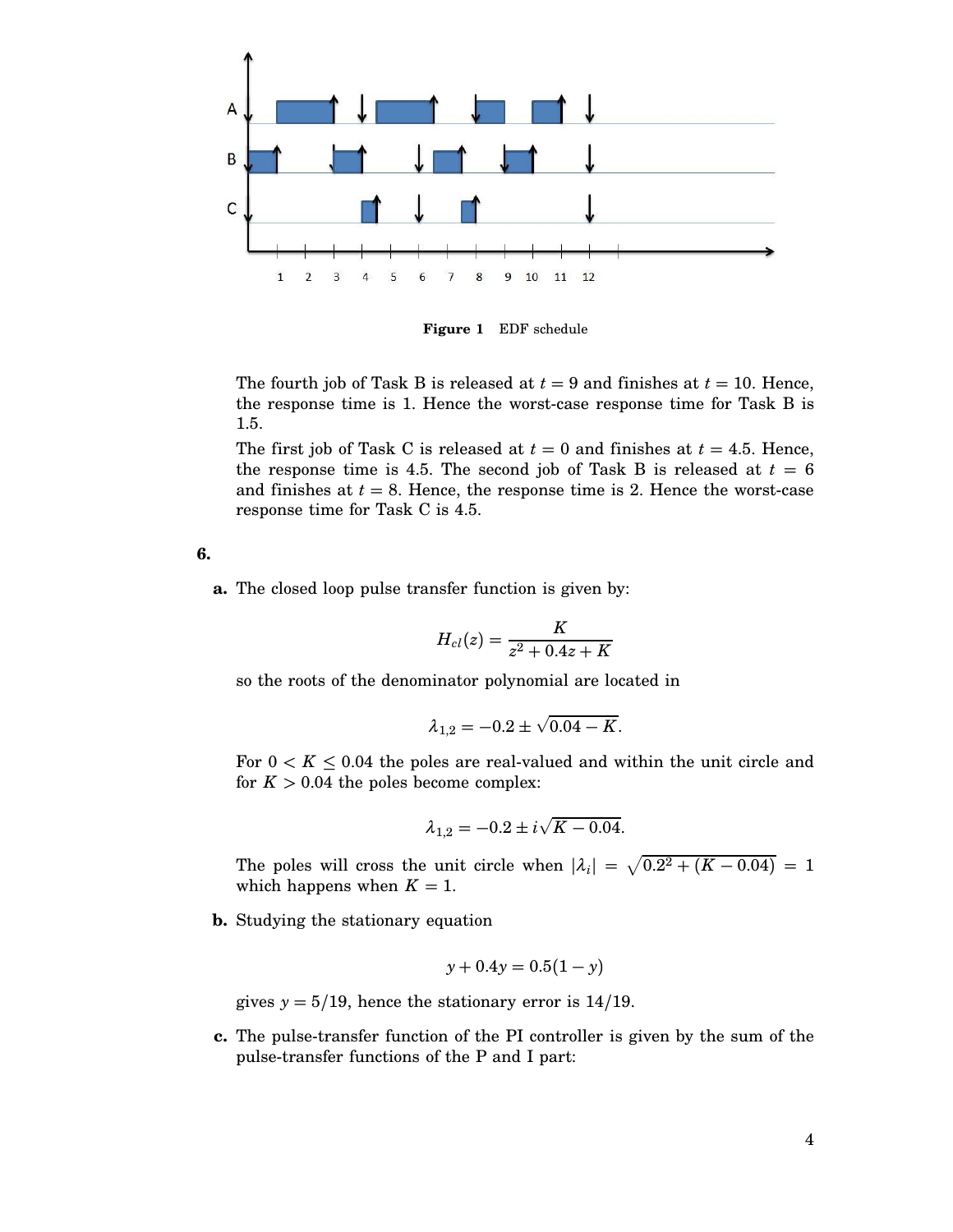$$
P(z) = KE(z), I(k+1) = I(k) + \frac{Kh}{T_i}e(k), \Rightarrow I(z) = \frac{Kh}{T_i(z-1)}E(z).
$$

Thus the controller transfer function  $C(z)$  is given by:

$$
C(z) = K + \frac{Kh}{T_i(z-1)} = \frac{T_i K(z-1) + Kh}{T_i(z-1)}.
$$

The closed loop transfer function with a PI controller is given by:

$$
H_{cl}(z)=\frac{\frac{T_iK(z-1)+Kh}{T_i(z-1)(z^2+0.4z)}}{1+\frac{T_iK(z-1)+Kh}{T_i(z-1)(z^2+0.4z)}}=\frac{T_iK(z-1)+Kh}{T_i(z-1)(z^2+0.4z)+T_iK(z-1)+Kh}
$$

Given that  $H_{cl}(z)$  is asymptotically stable, the static gain can be computed by inserting  $z = 1$ , and clearly it is 1 since  $\frac{Kh}{Kh} = 1$ .

**7.**

**a.**

$$
G_a(s) = \frac{1}{s+1}
$$
  
 
$$
G_g(s) = 1 - \frac{1}{s+1} = \frac{s}{s+1}
$$

## **b.** From Table 3 in IFAC Professional Brief it immediately follow that

$$
H_a(z) = \frac{1 - e^{-h}}{z - e^{-h}}
$$
  

$$
H_g(z) = 1 - \frac{1 - e^{-h}}{z - e^{-h}} = \frac{z - 1}{z - e^{-h}}
$$

**c.** To implement the filters  $H_a$  and  $H_g$  in code, they must first be transformed to a difference equation

$$
y_f(k) = H_a(z)y_a(k) + H_g(z)y_g(k) =
$$
  
=  $y_f(k) = \frac{1 - e^{-h}}{z - e^{-h}}y_a(k) + \frac{z - 1}{z - e^{-h}}y_g(k)$   
 $(z - e^{-h})y_f(k) = (1 - e^{-h})y_a(k) + (z - 1)y_g(k)$   
 $y_f(k + 1) - e^{-h}y_f(k) = (1 - e^{-h})y_a(k) + y_g(k + 1) - y_g(k)$ 

The equation for the filtered output is then shifted back in time one sample to obtain

$$
y_f(k) = e^{-h} y_f(k-1) + (1 - e^{-h}) y_a(k-1) + y_g(k) - y_g(k-1) \tag{1}
$$

The code to implement the filter is given below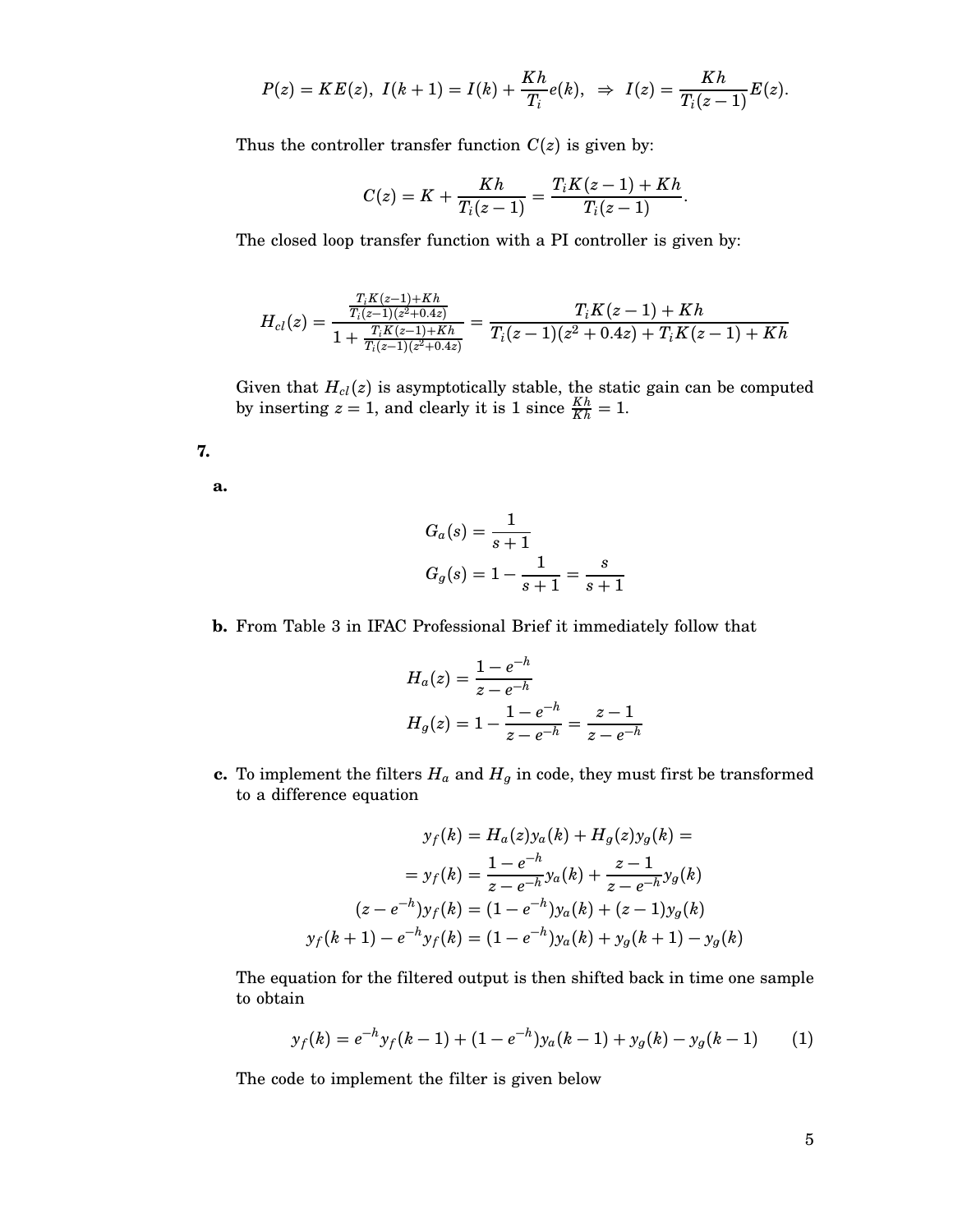```
double compFilt (double ya , double yg , double h){
   /∗ Dec lare and i n i t i a l i z e v a r i a b l e s ∗/
   static double y f = 0; // Filter state
   static double ygs = 0; // Gyroscope state
   static double yas = 0; // Old accelerometer value
   double e = Math.\exp(-h); // Filter constant
   double em1 = 1 – e; \frac{1}{\text{if}} // Filter constant
   /∗ Perform calculation ∗/
   y f = e * y f + em1 * y as + y g - y g s; // Difference equation
   ygs = yg; // Update state
   yas = ya ; // Update s t a t e
   return yf ;
}
```
In a real good solution the filter constants should be pre-calculated.

## **8.**

**a.** Using the formula

$$
\omega = |(\omega_1 + \omega_N) \bmod \omega_s - \omega_N|
$$

for the first frequency  $\omega_1 = \pi$ ,  $\omega_N = \pi$  and  $\omega_s = 2\pi$ , gives  $\omega = \pi$ . For the second frequency  $\omega_2 = 3\pi/2$  the aliased frequency is  $\pi/2$ .

**b.** The first solution will work since the wanted signal will not be aliased by the high sample rate, however the disturbance will be aliased to 490. It will then be attenuated by the digital filter.

The second solution will not work since the sampling rate at 250 will alias the frequencies wanted from 175-250 Hz to 0 - 175 Hz.

However, in order for first solution to be a really good solution it should be complemented with an analog low-pass filter designed for the sampling frequency 1000 Hz.

**9.**

**a.** Without pre-calculations the code would look like

```
Read y and uc
u_{ff} = -L_m x_m + l_r u_cu = L(x_m - \hat{x}) + u_{ff}Output u
\hat{x} = \Phi \hat{x} + \Gamma u + K(y - C\hat{x})x_m = \Phi x_m + \Gamma u_{ff}
```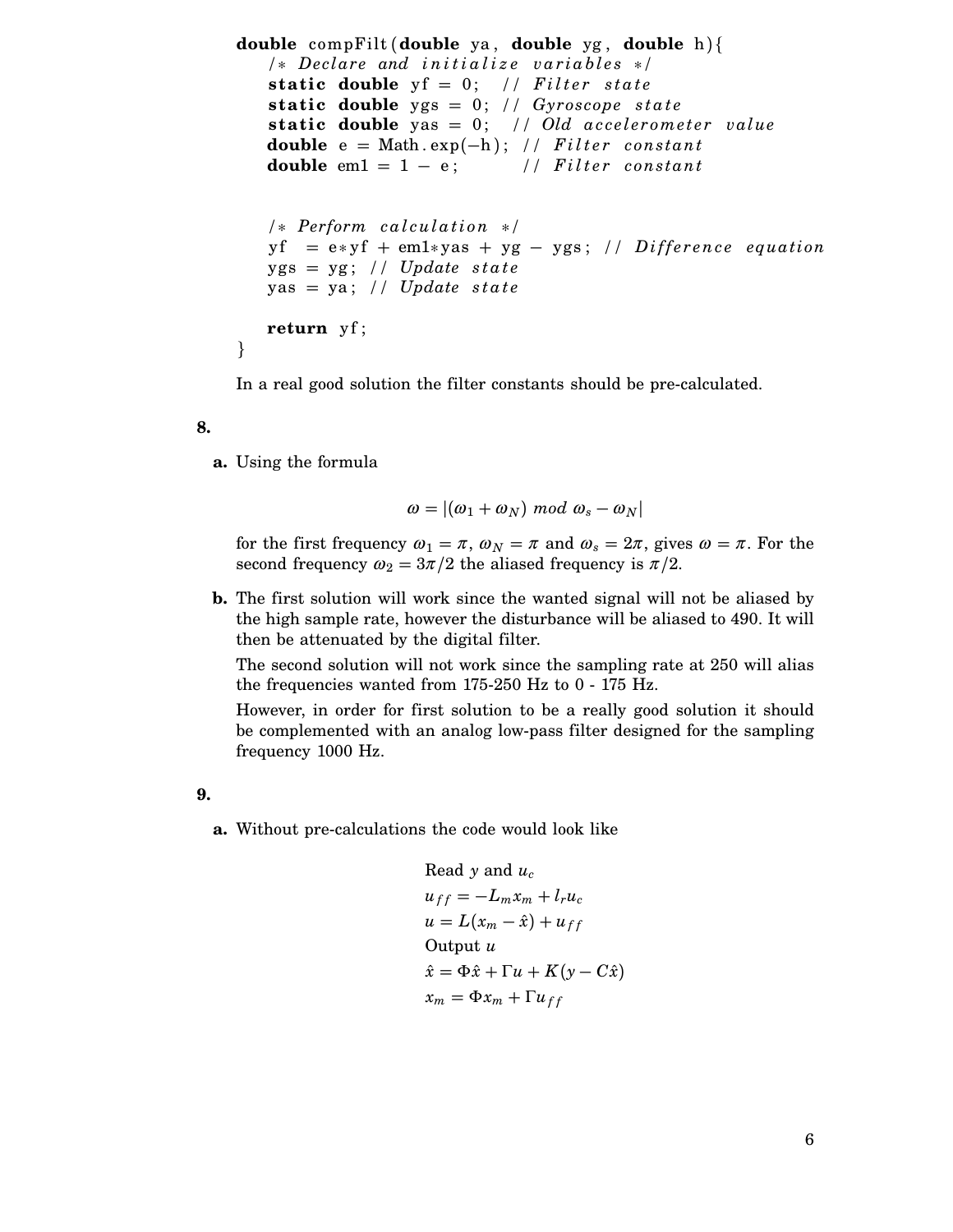Using pre-calculations the following is achieved:

Read y and 
$$
u_c
$$
  
\n
$$
u_{ff} = u_{ff} + l_r u_c
$$
\n
$$
u = u + u_{ff}
$$
\nOutput u  
\n
$$
\hat{x} = \Phi \hat{x} + \Gamma u + K(y - C \hat{x})
$$
\n
$$
x_m = \Phi x_m + \Gamma u_{ff}
$$
\n
$$
u_{ff} = -L_m x_m
$$
\n
$$
u = L(x_m - \hat{x})
$$

**b.** Since the observer now has a direct term it must be placed in Calculate-Output part of the code, i.e.,

> Read *y* and *uc*  $\hat{x} = (I - KC)(\Phi \hat{x} + \Gamma u) + Ky$  $u_{ff} = -L_m x_m + l_r u_c$  $u = L(x_m - \hat{x}) + u_{ff}$ Output *u*  $x_m = \Phi x_m + \Gamma u_{ff}$

However, a large part of the observer computations can be pre-calculated in UpdateState, as shown below.

Read y and 
$$
u_c
$$
  
\n
$$
\hat{x} = \hat{x} + Ky
$$
\n
$$
u_{ff} = u_{ff} + l_r u_c
$$
\n
$$
u = L(x_m - \hat{x}) + u_{ff}
$$
\nOutput  $u$   
\n
$$
\hat{x} = (I - KC)(\Phi \hat{x} + \Gamma u)
$$
\n
$$
x_m = \Phi x_m + \Gamma u_{ff}
$$
\n
$$
u_{ff} = -L_m x_m
$$

Note that we cannot precalculate parts of *u* any longer.

## **10.**

**a.** The solution is

public class Writer extends Thread {

MultiStepSemaphore sem;

```
public Writer(MultiStepSemaphore s) {
```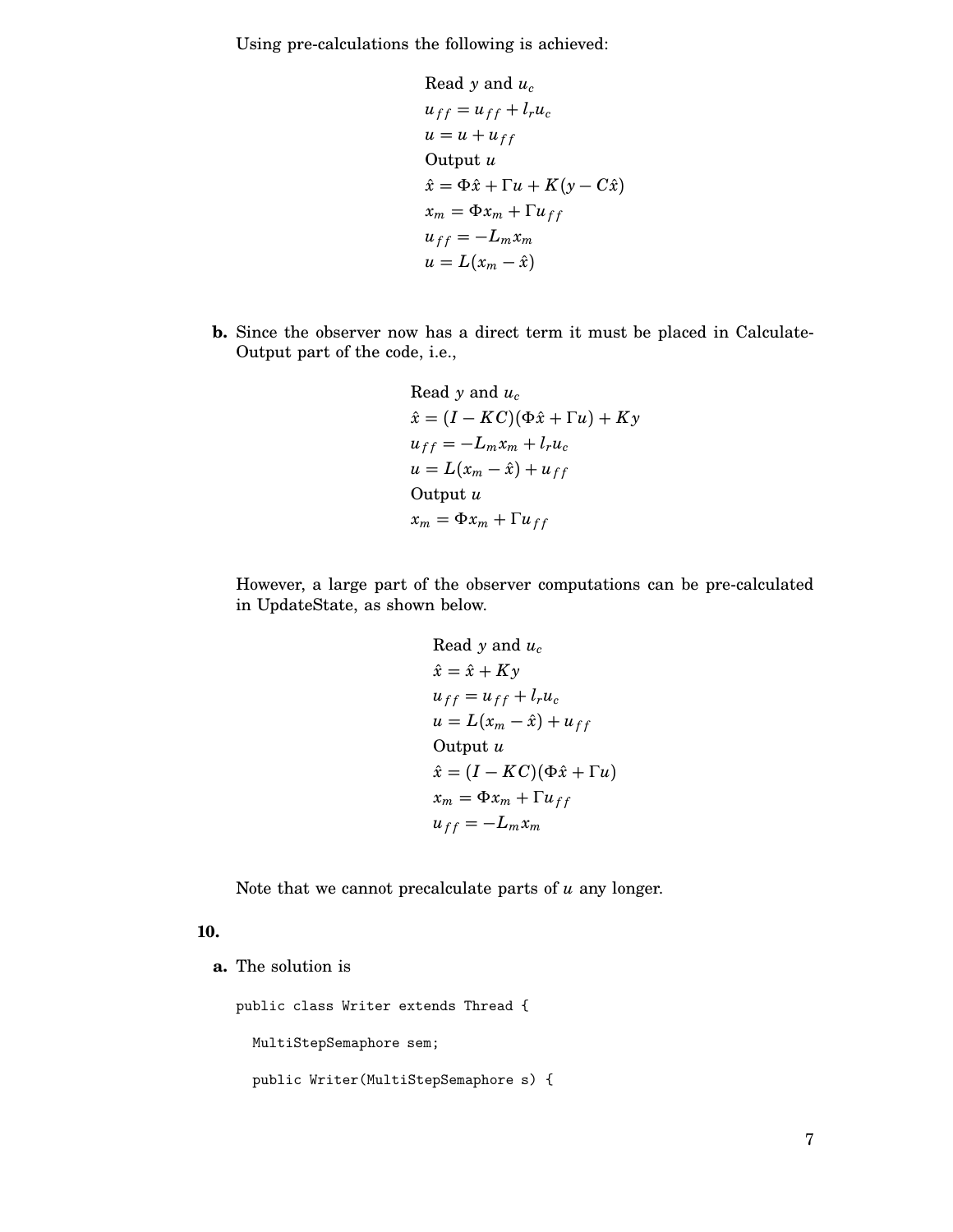```
sem = s;}
  public void run() {
    while (true) {
     sem.take(3);
    // access critical section
      sem.give(3);
    }
 }
}
public class Reader extends Thread {
  MultiStepSemaphore sem;
  public Reader(MultiStepSemaphore s) {
    sem = s;}
  public void run() {
   while (true) {
      sem.take();
   // access critical section
      sem.give();
    }
 }
}
public class Main {
  public static void main(String[] args) {
 MultiStepSemaphore s;
  s = new MultiStepSemaphore(3);
  Writer w;
  Reader r;
  for (int i = 1; i==3; i++) {
   w = new Writer(s);w.start();
  }
  for (int i = 1; i == 4; i++) {
   r = new Reader(s);r.start();
  }
}
```
**b.** The class ReadersWritersGuard is given below (with all exception handling excluded):

```
public class ReadersWritersGuard {
    int maxWriters = 1;
    int maxReader = 1;
```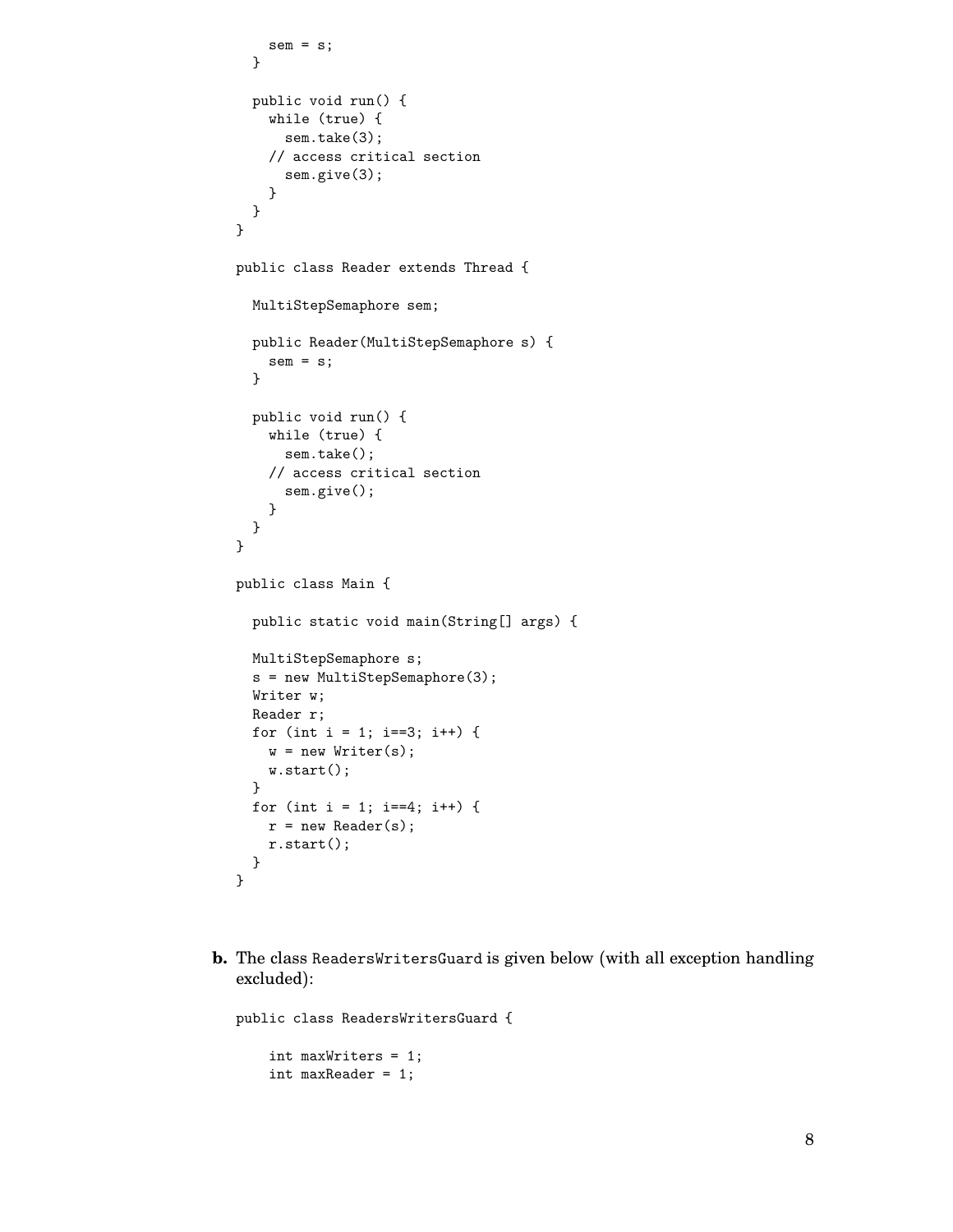```
// the number of writer processes inside the section
    int writersCounter = 0;
// the number of reader processes inside the section
    int readersCounter = 0;
    public ReadersWritersGuard() {}
    public ReadersWritersGuard(int maxW, int maxR) {
        this();
        maxWriters = maxW;
        maxReaders = maxR;
    }
    public synchronized void writersTake() {
        while ((writersCounter == maxWriters) | (readersCounter > 0)) {
            wait();
        }
        writersCounter++;
    }
    public synchronized void readersTake() {
        while ((readersCounter == maxReaders) | (writersCounter > 0) ) {
            wait();
        }
        readersCounter++;
    }
    public synchronized void writersGive() {
        writersCounter--;
        notifyAll();
    }
    public synchronized void readersGive() {
        readersCounter--;
        notifyAll();
    }
}
It should be used as
public class Writer extends Thread {
  ReadersWritersGuard sem;
  public Writer(ReadersWritersGuard s) {
    sem = s;}
  public void run() {
    while (true) {
     sem.writersTake();
    // access critical section
     sem.writersGive();
    }
  }
```